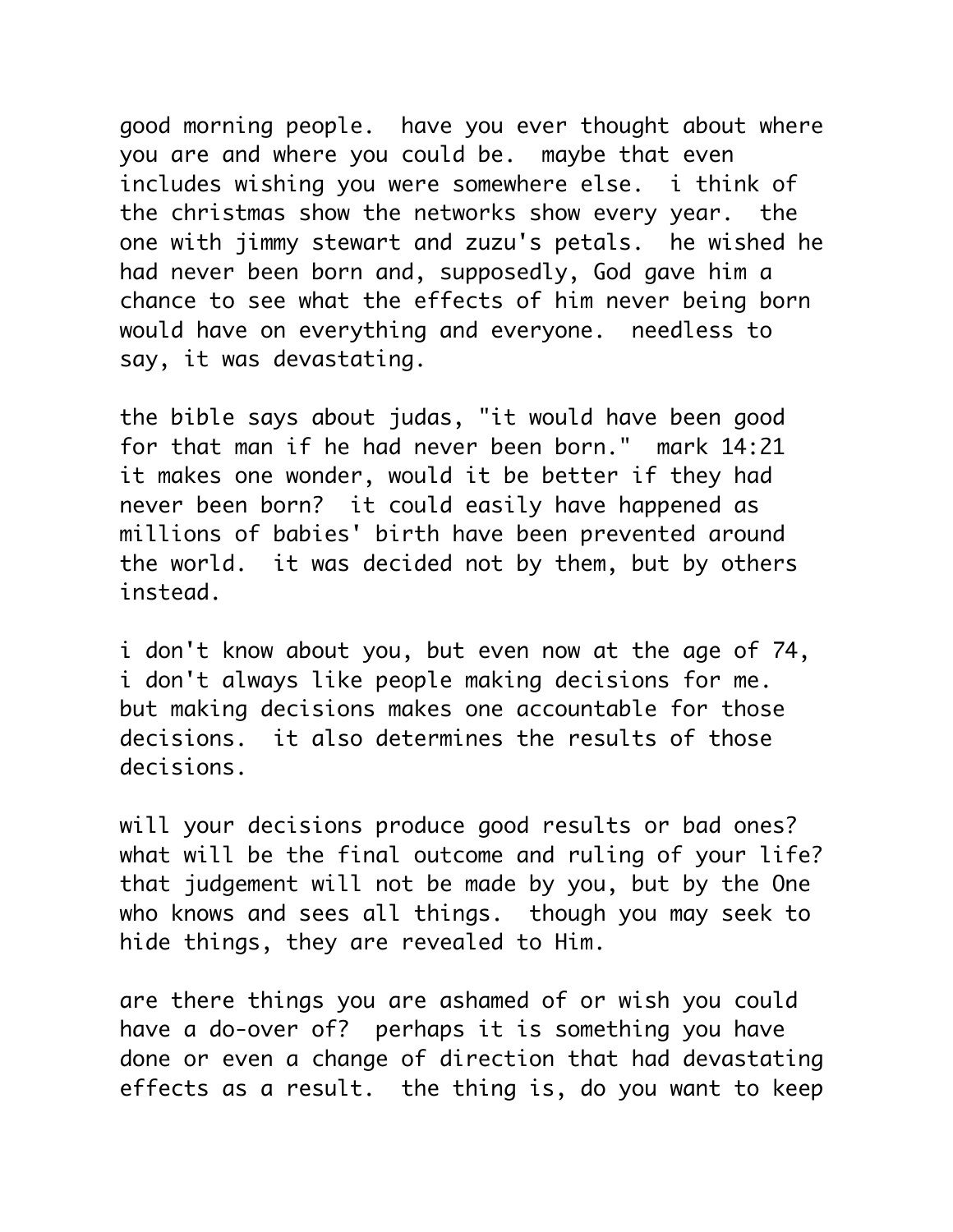making those decisions with devastating effects or do you want to change? do you feel trapped and unable to change?

the apostle paul wrote of such a man. (and he means all people) "o wretched man that i am! who will deliver me from this body of death?" rom 7:24 he also wrote of new man, a changed man, in the very next chapter. "there is therefore now no condemnation to those who are in Christ Jesus, who do not walk according to the flesh, but according to the Spirit. for the law of the Spirit of life in Christ Jesus has made me free from the law of sin and death" rom 8:1-2 it would be beneficial to read all of romans 8.

flesh cannot deliver flesh. the law of do's and don'ts just can't. it is only being born again. only our spirit man has the proper weapons to crucify the fleshly man. "for the word of God is living and powerful, and sharper than any two-edged sword, piercing even to the division of soul and spirit, and of joints and marrow, and is a discerner of the thoughts and intents of the heart." heb 4:12

our heavenly Father has left the "decision making" to each of us. it is one decision no one else is allowed to make for us. "and if it seems evil to you to serve the Lord, choose for yourselves this day whom you will serve ... but as for me and my house, we will serve the Lord." jos 24:15

decisions, decisions, decisions. life is certainly full of them. this will be the most important decision of your life. "most assuredly, I say to you,